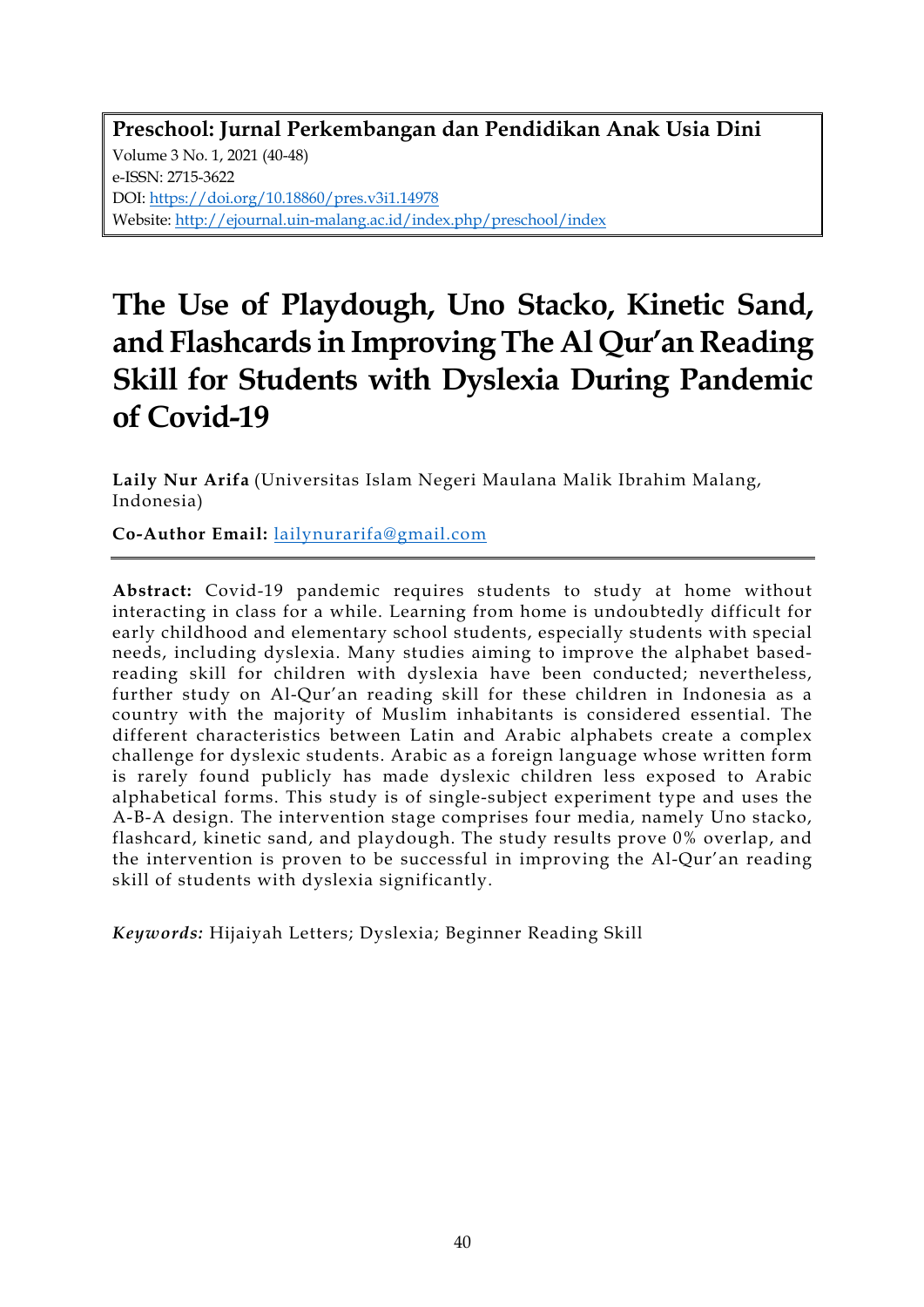#### **INTRODUCTION**

Dyslexia is often regarded as a mere reading skill and learning disorder. Nevertheless, dyslexic children have different brain connection compared to other children in general. A different brain organization creates an imbalance, confusion, and weaknesses within temporal and spatial domains. Dyslexics are having problem in spelling and words recognition fluently despite the instruction given. Reading is an activity that requires the ability to transform codes into understanding. Meanwhile, the main problem for dyslexics is decoding ability (Peterson and Pennington 2012). The general assumption that dyslexic children are a fool will generate severe frustration, depression, aggressive, losing self-esteem, and misbehave-tendency (Stein 2001:14).

Therefore, children with dyslexia must receive proper treatment to learn and receive a great deal of necessary information suitable for their development age. Unfortunately, treatment for children with dyslexia being developed currently focuses more on the Latin alphabets. Whereas Indonesia, as a country with a majority of Muslims, has the urge to be able to read the Qur'an properly as it is the fundamental guidance in life. Fundamentally, reading is the door to knowledge; thus, Islamic knowledge starts by reading the Qur'an. Islam believes that the Qur'an contains the words of Allah revealed through the angel of Gabriel (*Jibril*) to prophet Muhammad. The Qur'an contains abundant knowledge and rules in life between human and the nature as well as worshiping guidance.

The Arabic alphabets and Qur'an is an integrated unity that cannot be separated. Learning to read the Qur'an requires the ability to identify the Arabic characters first and foremost. Most reading learning techniques for dyslexic children currently focus on the alphabet identification for Latin characters, disregarding the fact that the characteristics of Latin and Arabic letters are very distinctive. The characteristics differences cause children with dyslexia to face another challenge with Arabic letters, although they have overcome their reading problem with Latin alphabets. Another fundamental distinction to this problem is that the unique writing system in Arabic has a higher level of difficulty than the Latin alphabets. Some of the Arabic alphabetical systems are; first, the Arabic writing system from right to left, which is entirely different from the Latin writing system from left to right. Secondly, in the Arabic alphabetical system, one alphabet can have distinct forms corresponding to an initial, medial (middle) and final position, such as the letter of 'ḥa'. Thirdly, some letters are close in form, correspond to one another, such as ب, ت, ث, which has a similar base form and are distinguished based on dots position come along with the letters. The fourth unique writing system in Arabic is that there are written letters that do not need to be read/ articulated and, on the contrary, there are letters that need to be read despite their absence in the respective written form (Hidayat 2012:86). The significant distinction requires a unique technique to teach the dyslexics children how to read Arabic as a second language different from the Latin. To investigate this unique technique has become the purpose of conducting this study.

### **STUDY LITERATURE**

It is commonly known that dyslexia is often considered a brain function disorder despite the lack of knowledge on the brain's exact part responsible for the problem. Awkwardness has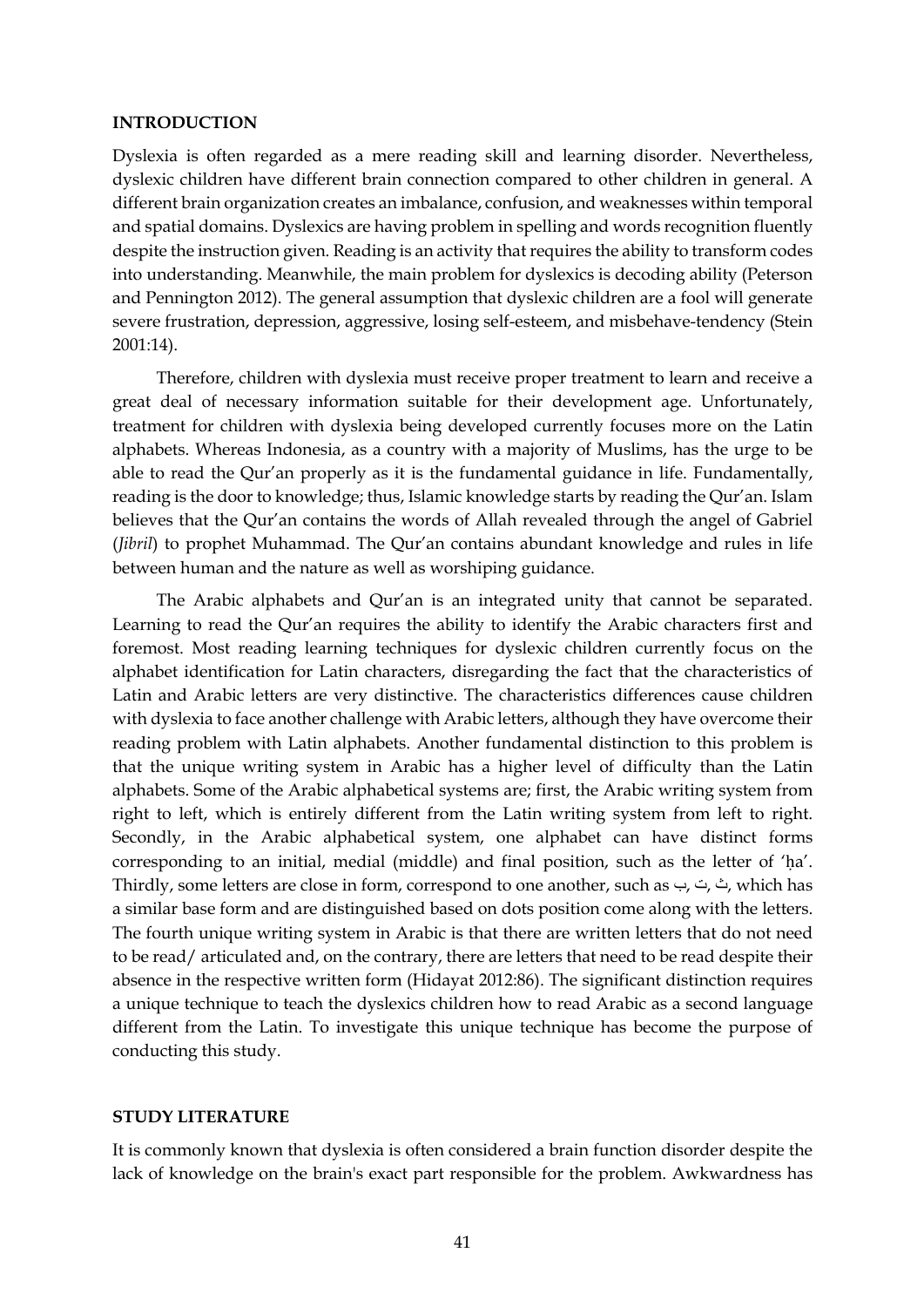been noted in dyslexic children for many years, but the deficit's significance has not been found. In a review of Orton's writings, Geschwind recorded the frequency of awkwardness in dyslexics. Although others have commented on this, it remains an open issue and has not been adequately studied. The condition becomes more challenging as many of these awkward children continue to succeed in fields where high manual dexterity is essential. Poor articulation in dyslexia is also typical, but it is not clear whether this is related to a phonological deficit itself or a motor skill deficit in articulation speed or accuracy (Fawcett and Roderick 2008:82).

There is different anatomy for dyslexics and normal children, which takes part in the brain's temporal-parietal-occipital (the midbrain and hindbrain area). The condition shows a different brain network compared to normal children. The brain network differences have caused an imbalance, confusion, and weakness within the temporal and spatial area for dyslexics. The dyslexics have difficulty with spelling and word recognition despite the instruction given. Reading is an activity that transforms codes into understanding, while dyslexics encounter problems during the decoding stage (Peterson and Pennington n.d.:1997– 98).

Further studies have proven that dyslexia is not an intellectual disorder; instead, it occurs due to abnormal development in the cerebral cortex, especially the left hemisphere responsible for the language development area (Indah 2017:79). John Stein further has written an article serving the thorough theory based on neurobiology concerning dyslexia (Stein, 2008). The presence of magnocellular and different brain networks between children with dyslexia and normal children has caused the interference in visual information reception, which is commonly caused by genetic factor.

Brain component disorder related to dyslexia, such as visual static, reflect cerebellar deficits, have been investigated by researchers worldwide. Nevertheless, children with dyslexia can receive information using other senses despite the visual receptor issue. Therefore, children with dyslexia can learn by using a particular method and media known as the multi-sensory technique.

The multi-sensory technique was first introduced by Anna Gillingham, a psychologist, and Samuel Torrey Orton, a neuro-psychiatry and pathologist. Gillingham and Orton together invented teaching methods for reading skills by combining four aspects: visual, auditory, kinesthetic, and tactile (Sayeski et al. 2018). The initial assumption for this technique's invention is that children will learn better when presented in various modalities. The teacher provides information through the various stimulus to all sensory systems of the respective students (Calvert, Spence, and Stein 2004).

Students that have learning difficulty will find the multi-sensory method as a helpful method for their limitation. The dyslexic students, having letter coding issue, experience significant assistance using this method (Pagliano 2012). In reading the *hijaiyyah* alphabets, the multi-sensory approach remains applicable despite the letters' structure entirely distinctive from the Latin characters (Hazoury, Oweini, and Bahous 2009).

Some researchers have conducted studies on the multi-sensory approach in learning the Arabic alphabet. These previous studies have proven the application of the multi-sensory method in understanding and learning about the Arabic characters that are entirely different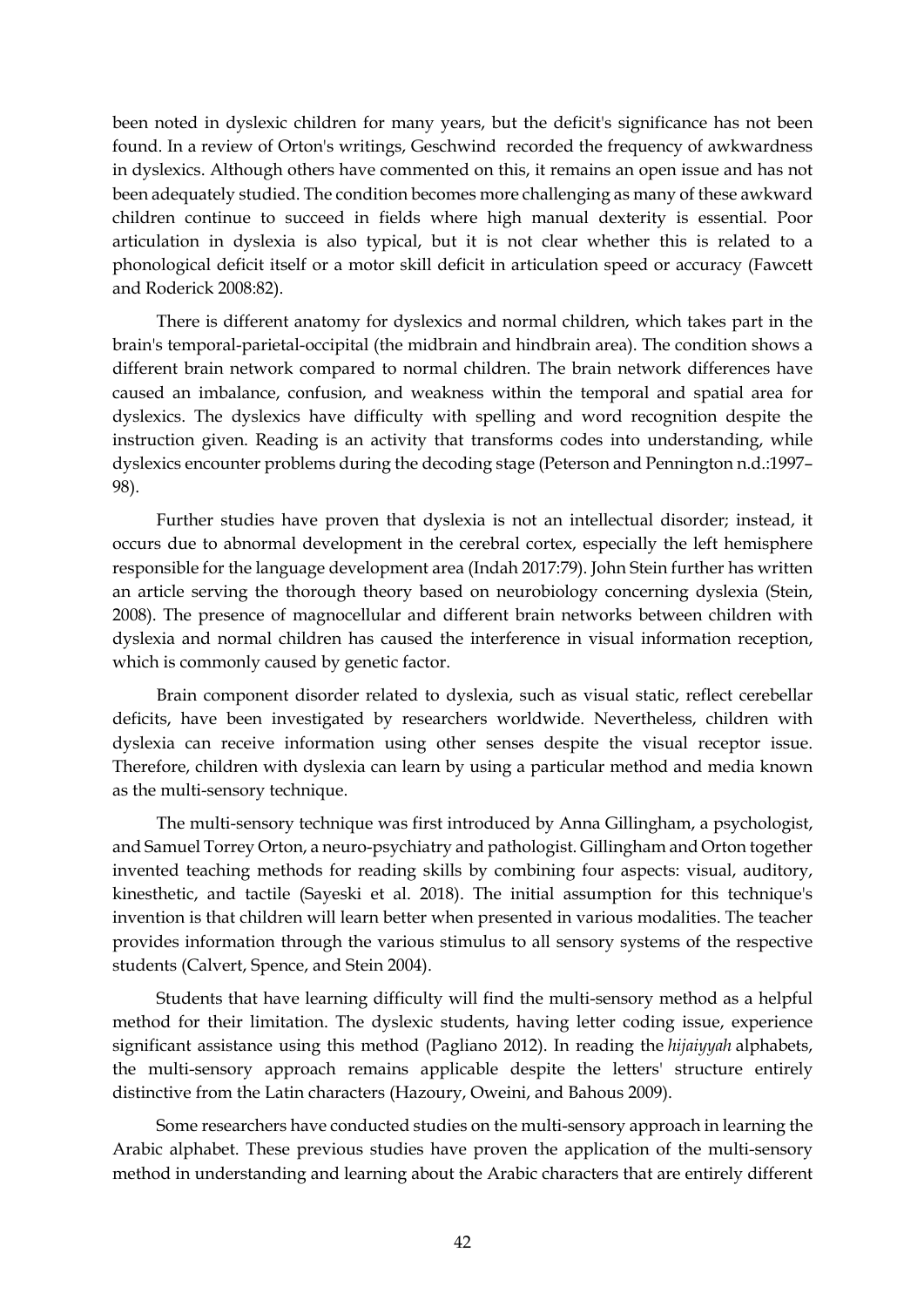from the Latin alphabets used more in most people's daily lives. Children with dyslexia are benefiting from a great deal of assistance in learning how to read the Qur'an in Arabic characters (Alenizi 2019; Hazoury et al. 2009).

This study investigated the specific technique adaptation in teaching the Arabic alphabet towards students with dyslexia by using a phonic multi-sensory approach that is systematic and explicit with partly are based on the approach of Orton-Gillingham in the Hazoury study. The technique that has been developed so far is the Latin writing method, which in characteristics is entirely distinctive from Arabic. Therefore, the Arabic alphabet learning technique has a different approach and becomes the foundation in developing a further learning model for this purpose.

Another theoretical basis for this study is that children with dyslexia need a more attractive and joyful learning media. These children find that learning to read is challenging and exhausting; therefore, they need a fun and attractive method. Thus, it is essential to use proper and attractive media to read the Arabic alphabets (El Kah and Lakhouaja, 2018).

Anderson defines *reading activity* as a recording and decoding process. The written symbols are transformed into new sounds and decoded (Anderson, Lapp, and Antonakos 1972:210). Additionally, Broughton defines reading as *the mind of meaning encoded in print* (Broughton et al. 2002:72). Broughton also classifies reading into two types: mechanical skills that contain character recognition, linguistics, and connection between letters and sounds, and comprehension skills that comprise the understanding of meaning, fast reading, reading material assessment, and reading by heart (Broughton et al. 2002:214). This study's reading activity is the mechanical skills, often regarded as the initial reading skills.

Farida Rahim mentions that the initial activity in reading involves the sensory stage, that is, the disclosure of graphical symbols through the sensory (Rahim 2008:12). Intelligence does not affect one's reading skill unless the person can recognize the given material's stimulus. Only after the stimulus is accepted by the sensory, the brain can start to make a particular perception, that is, to associate the meaning and stimulus received. Kumara, in Call, proposes that one of the stages in reading skill is the discovery of alphabet principle, also known as decoding. The decoding stage is considered the actual reading activity; one realizes how one letter symbolizes a particular sound. The stage is marked by orthographic readiness, which shows brain neural connection is ready to record letters pattern and the other part of the brain's readiness to activate the speech ability.

Reading ability is affected by the psychological development of an individual. The maturity in cognitive area and learning determines the success in mastering reading skill. Vygotsky believes that learning readiness is a sign of *the zone of proximal development.* The learning process is affected by the environment; therefore, playing is the best stimulant for children. According to Vygotsky, playing activity will create the zone of proximal development that serves the function of an individual's developmental source (Santrock 2010).

Still, according to Vygotsky, playing is a *self-help tool.* This difference between twelve and eight, or between nine and eight, is what we call the zone of proximal development. It is the distance between the actual delopmental level as determined by independent problem solving and the level of potential development as determined through problem solving under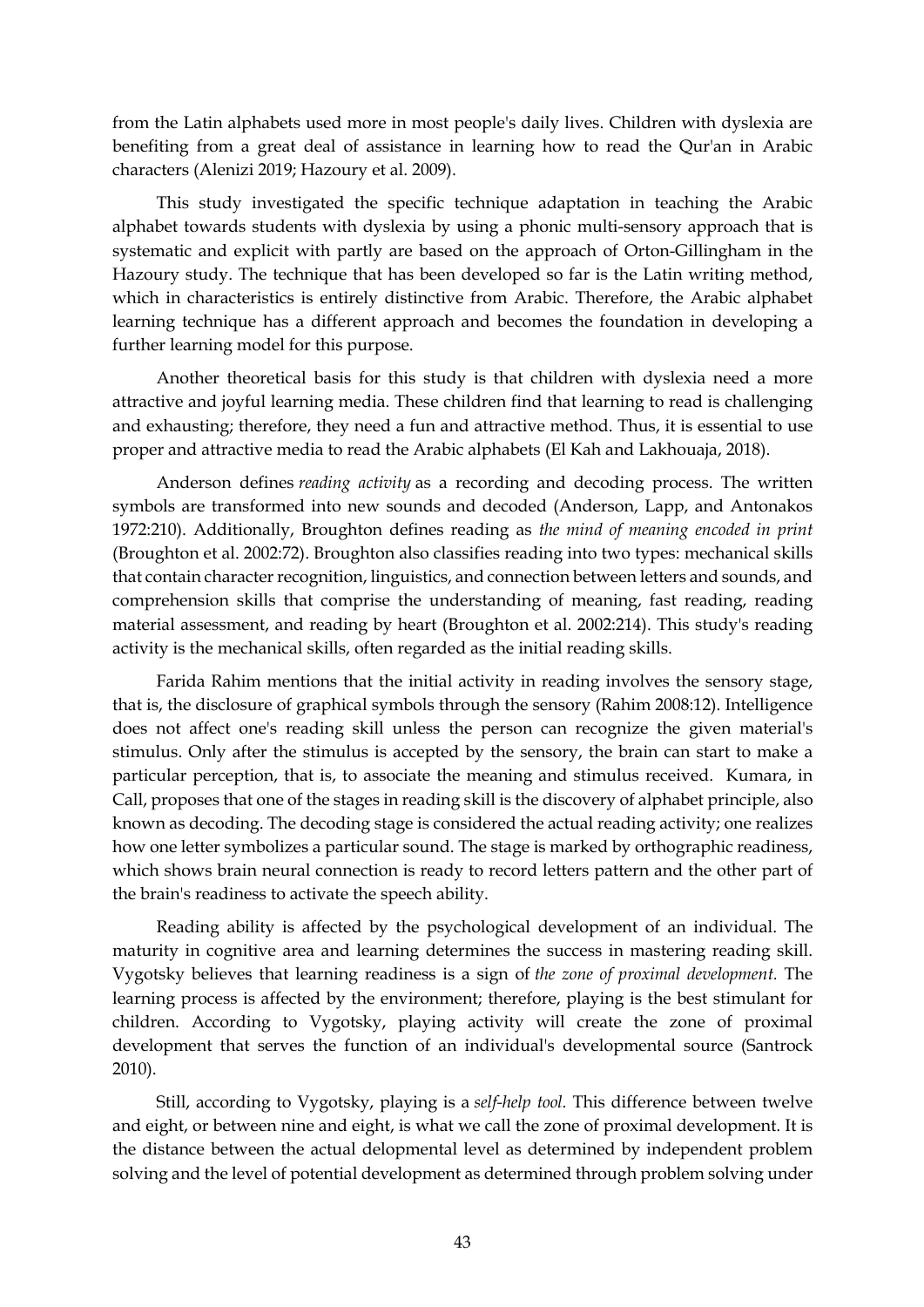adult guidance or in collaboration with more capable peers"(Vygotsky 1978:86). Children's involvement in playing activity can generate the opportunity to achieve the *proximal development zone's upper limit.* With the help of proper scaffolding, children can achieve potential improvement. Therefore, playing can help children to achieve the proper development stages and solve tasks independently. Playing also helps to refine the social, emotional, intelligence and thinking functions. Simultaneously, playing activity in this study refers to the activity that has adult supervision and guidance.

Learning is also a form of information reception process that will then be processed further to produce the learning achievement outcome. Atkinson and Shifrin proposed a memory theory that emphasizes three aspects, namely sensory memory, short-term memory, and long-term memory (Atkinson and Shiffrin 1967:89–195), which later was refined by Tulving and Madigan (1970) stimuli that enter the sensory reception are treated as information. If the stimulus is regarded unimportant, the information will soon be forgotten; on the other hand, if it is essential, the information will be transferred to the short-term memory. Within the short-term memory, information will remain for thirty seconds, and it can only accommodate seven chunks in one time. The information is available for the transfer process to the long-term memory, or else, it can vanish and be replaced with a new piece of information (displacement). The information will remain and can be recalled in the long-term memory; otherwise, it can fail and be forgotten too.

### **METHOD**

This research is an experimental study using the Single Subject Research Design. Singlesubject research aims to determine the impact level of a treatment applied to the subject in repetitive order within a particular moment. The applied design in this study is the A1-B-A2 or Baseline-A, intervention-Baseline-B. Further, the Baseline-1 is a situation where children's learning interest in the reading Qur'an activity according to the condition without any intervention from the researcher. Intervention is a stage where the researcher applies treatment in the form of technique and media. At the same time, the baseline-B is a stage after the intervention, which returns to the initial situation without intervention. The baseline-A consists of three stages, the intervention of five stages, while the baseline-B of two. The total amount of these design stages is ten. The instrument used to measure the learning ability were in the form of performance assessment validated by experts and reliability test. The analysis of the study used visual analysis, both within the condition and between each condition. The study subjects were students with dyslexia. The subjects were confirmed to be dyslexics with a reference from a psychologist. The treatment urgency towards the subjects of the study has become the reason to choose the research site. Parents, teachers, and fellow students work together to generate positive synergy in supporting students' potential with dyslexia.

#### **RESULT AND DISCUSSION**

The baseline phase of this study was the regular Qur'an reading learning activity at school in normal condition using the *iqro'* method. The iqro's syntax is students' conditioning to prepare for the class, reciting short surah altogether, reading/ reciting the memorized surah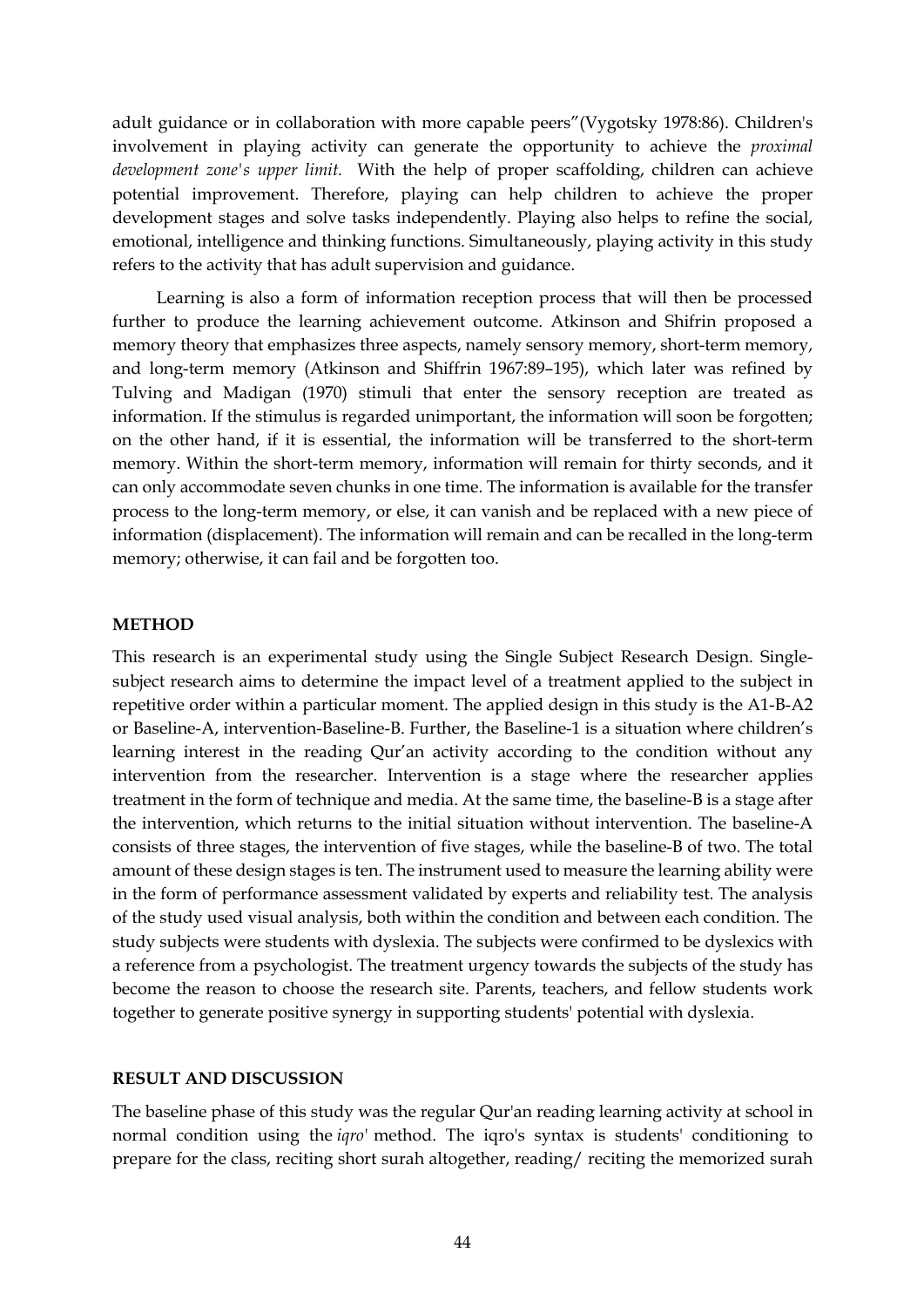to the teacher in reviewing the students' weaknesses and strength in the activity. Further, the teacher will determine whether students can proceed to the next page or remain still.

This study's intervention used four media, namely flashcard, Uno stacko, playdough, and kinetic sand. The flashcard was first appointed to introduce the hijaiyah letters and continued with kinetic sand to help students copy the letter. Next, playdough was used to help students recall the letter's shape and shape the playdough into the respective letter. Finally, the Uno Stacko was used to recalling the learning outcome using the last three media.

A complete syntax within the intervention is classified into three, first: (1) The teacher prepares students to start the lesson, (2) The teacher prepares the flashcard in the up-sidedown order and places kinetic sand on the table, (3) The teacher asks students to choose one of the flashcards, (4) The teacher shows the hijaiyah letter printed on the card and read it out loud, (5) The teacher asks students to repeat the sound of the letter mentioned earlier, (6) The teacher asks students to imitate the letter using kinetic sand (7) The teacher checks any linedrawing on the sand and at the same time asks the students to articulate the sound*. Secondly*, (1) the teacher prepares some playdough on the table, (2) the teacher mentions the letter that has been read earlier during the first stage, (3) the teacher asks students to form/ shape the playdough according to the letter mentioned, (4) the teacher asks students to assess the suitability between the latter made and the one on the card, (5) the teacher asks students to mention the letter that has been formed using the kinetic sand. The third stage consists of (1) the teacher prepares Uno Stacko with some hijaiyah letter stuck within the block, (2) the teacher, together with students, arrange the Uno Stacko blocks, (3) the teacher and students play together by obeying the Uno rules, (4) the teacher asks students to mention one hijaiyah letter each time they take one block, (5) the teacher gives a reward for every correct answer and punishment for the wrong ones, (6) the teacher and students end the game upon the collapse of the block structure.

The following table shows the data of baseline-A, intervention, and baseline-B stages





The students reading ability during the initial stage is considered low as they can only read four hijaiyah letters. During the session I intervention, the students' ability increased to eleven letters, session II to nineteen letters, session III to twenty-three letters, session IV to twenty-five letters, and in session V, all letters were recognized entirely. The baseline-B phase did not reveal any of the students' ability, but it decreased to twenty-seven letters during session II.

The following is the data analysis result using visual analysis during the condition and among condition: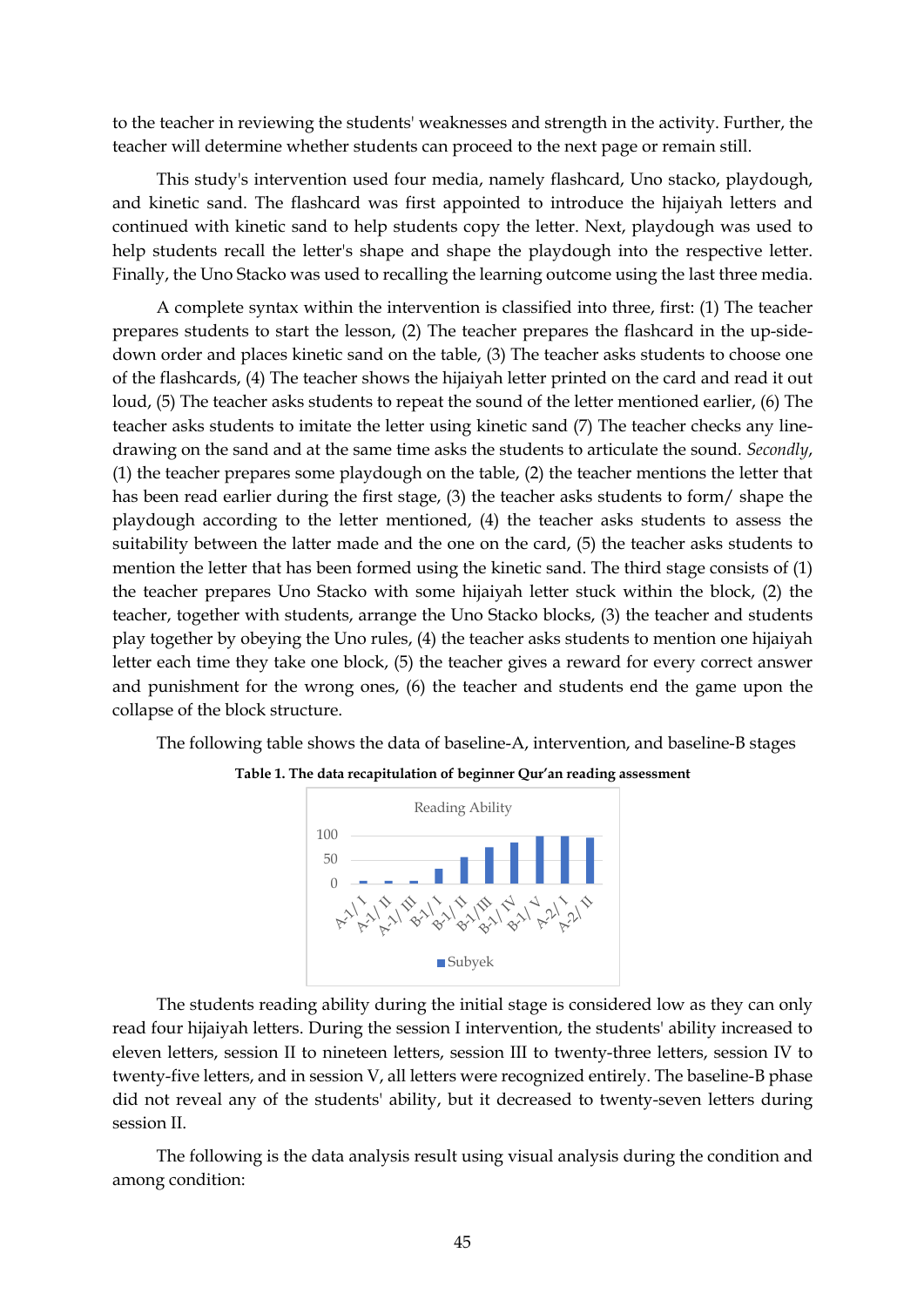| Condition                 | <b>Baseline-A</b> | <b>Intervensi</b>   | <b>Baseline-B</b> |
|---------------------------|-------------------|---------------------|-------------------|
| Length of condition       | 3                 | 5                   | $\mathcal{P}$     |
| <b>Trend Direction</b>    |                   |                     |                   |
| <b>Stability Tendency</b> | Stable 100%       | Variable 20 %       | Stable 100%       |
| Data Track                |                   |                     |                   |
| Level of Stage and Range  | Stable 6,7        | Variable 32-<br>100 | Stable 97-<br>100 |
| Level of Change           | $6,7-6,7 (=0)$    | $32-100 (+68)$      | $100-97$ (-3)     |

**Table 2: The recapitulation of result analysis on the condition of the subject reading skill**

The length of the condition is the number of sessions within one phase, either the baseline or the intervention. In this study, the baseline-A phase was found during three sessions, the intervention five sessions, and baseline-B two sessions. This study's trend tendency applied the split middle, described by the rising, constant, or declining lines; the trend was achieved by dividing each phase into two parts of data. Second, splitting the right and the left parts into two parts. Thirdly, by dragging a line aligned with the abscissa that connects the meeting point between the graph's lines and the left and right hemispheres.

The results of the graph analysis of the estimation of the trend towards the Qur'an reading ability of subject B describes the increasing skill development from the initial session to the final session. The baseline-A phase shows stable data, the intervention phase rising, and baseline-B decreasing. The stability trend in subject B's reading ability shows that the data is 100% Stable at baseline-A, 20% Variable at intervention and 100% Stable at baseline-B. The reading ability ranges around three at baseline-A, 32-100 at intervention and 97-100 at baseline-B. The change levels that occurred were 0 at baseline A, +68 in the intervention and (-) 3 at baseline-B.

| <b>Condition Change</b>        | <b>B1/A1</b>               | A2/B1                      |
|--------------------------------|----------------------------|----------------------------|
| The number of changed variable |                            |                            |
| Trend direction change         |                            |                            |
|                                | $^{(+)}$<br>$(-)$<br>( – ) |                            |
| Stability trend change         | Stable to stable to stable |                            |
| Level change                   | $53-27 (+26)$              | $47-56$ (-9)               |
| <b>Overlapping Percentage</b>  | $\frac{0}{7}x100\% = 0$ %  | $\frac{0}{2}x100\% = 0 \%$ |

**Table 3: The analysis of among-condition data**

The analysis between conditions showed that there is one variables changed occurred. A positive trend changed from the baseline to the intervention phase, and simultaneously, there was a negative trend from the intervention to the baseline. Each phase had a stable trend. There was a change of +26 from baseline to intervention phase and (-9) from intervention to baseline. The overlapping percentage was 0%; therefore, the intervention successfully changed the subject's behaviour.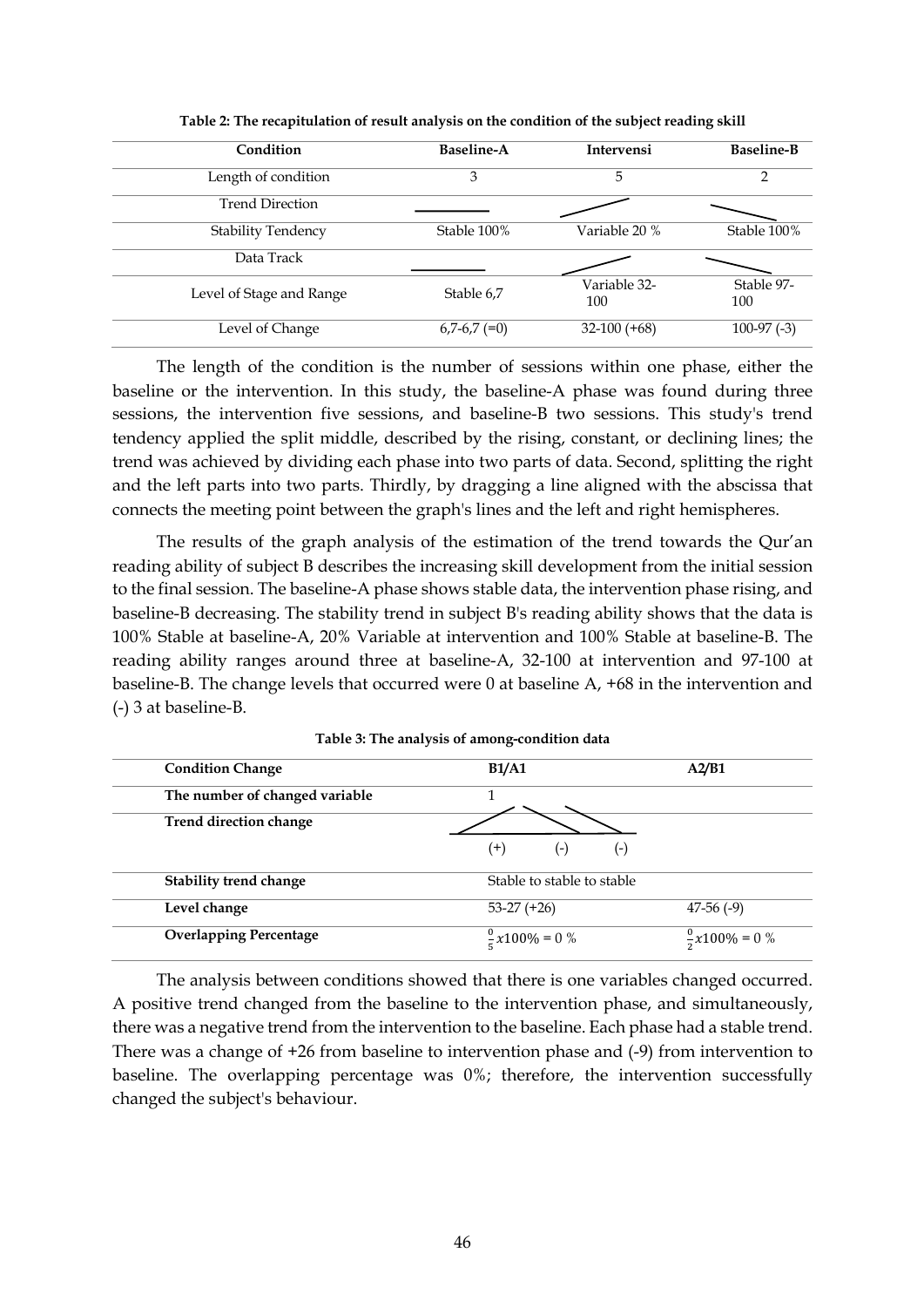## **CONCLUSION**

The interventions experienced a 0% overlapping; therefore, the intervention was considered successful Students who initially could only identify four hijaiyah letters could read a total of 29 hijaiyah letters at the end of the intervention. The media used in the intervention, namely flashcards, Uno Stacko, kinetic sand, and playdough, was proven to improve the reading ability of dyslexic students in the aspect of increasing the Qur'an reading ability of the early stage students to a better condition. Researchers, parents, and teachers can use the results of this study and apply them to dyslexic students in terms of the initial learning stage of reading Arabic letters as the introduction to the Qur'an reading activity and skills.

## **REFERENCE**

- Alenizi, Mogbel Aid K. 2019. "Effectiveness of a Program Based on a Multi-Sensory Strategy in Developing Visual Perception of Primary School Learners with Learning Disabilities: A Contextual Study of Arabic Learners." *International Journal of Educational Psychology* 8(1):72–104.
- Anderson, Paul S., Diane Lapp, and James L. Antonakos. 1972. *Language Skills in Elementary Education*. New York: Macmillan.
- Atkinson, R. C., and R. M. Shiffrin. 1967. "Human Memory: A Proposed System and Its Control Processes." in *The Psychology of learning and motivation: advances in research and theory*. Vol. 2, edited by K. W. Spence and J. T. Spence. New York; London; San Diego; Tokyo: Academic Press.
- Broughton, Dr Geoffrey, Geoffrey Broughton, Christopher Brumfit, Anita Pincas, and Roger D. Wilde. 2002. *Teaching English as a Foreign Language*. New York: Routledge.
- Calvert, Gemma, Charles Spence, and Barry E. Stein. 2004. *The Handbook of Multisensory Processes*. Cambridge: MIT press.
- El Kah, Anoual, and Abdelhak Lakhouaja. 2018. "Developing Effective Educative Games for Arabic Children Primarily Dyslexics." *Education and Information Technologies* 23(6):2911–30.
- Fawcett, Angela J., and Nicolson Roderick. 2008. "Dyslexia and the Cerebellum." in *The Sage Handbook of Dyslexia*, edited by G. Reid. New York: SAGE Publications.
- Hazoury, Katia H., Ahmad A. Oweini, and Rima Bahous. 2009. "A Multisensory Approach to Teach Arabic Decoding to Students with Dyslexia." *Learning Disabilities -- A Contemporary Journal* 7(1):1–20.
- Hidayat, Nandang Sarip. 2012. "Problematika Pembelajaran Bahasa Arab." *ANIDA'* 37(1):82–88.
- Indah, Rohmani Nur. 2017. *Gangguan Berbahasa: Kajian pengantar*. Malang: UIN-Maliki Press.
- Pagliano, Paul. 2012. *The Multisensory Handbook: A Guide for Children and Adults with Sensory Learning Disabilities*. New York: Routledge.
- Peterson, R. L., and B. F. Pennington. n.d. "Developmental Dyslexia." *The Lancet, 379(9830), 1997-2007.*
- Peterson, Robin L., and Bruce F. Pennington. 2012. "Developmental Dyslexia." *The Lancet* 379(9830):1997–2007. doi: 10.1016/S0140-6736(12)60198-6.
- Rahim, Farida. 2008. *Pengajaran Membaca Di Sekolah Dasar*. Jakarta: Bumi Aksara.
- Santrock, John W. 2010. *Psikologi Pendidikan*. Jakarta: Kencana.
- Sayeski, Kristin L., Gentry A. Earle, Rosalie Davis, and Josie Calamari. 2018. "Orton Gillingham: Who, What, and How." *TEACHING Exceptional Children*. doi: 10.1177/0040059918816996.
- Stein, John. 2001. "The Magnocellular Theory of Developmental Dyslexia." *Dyslexia* 7(1):12– 36.